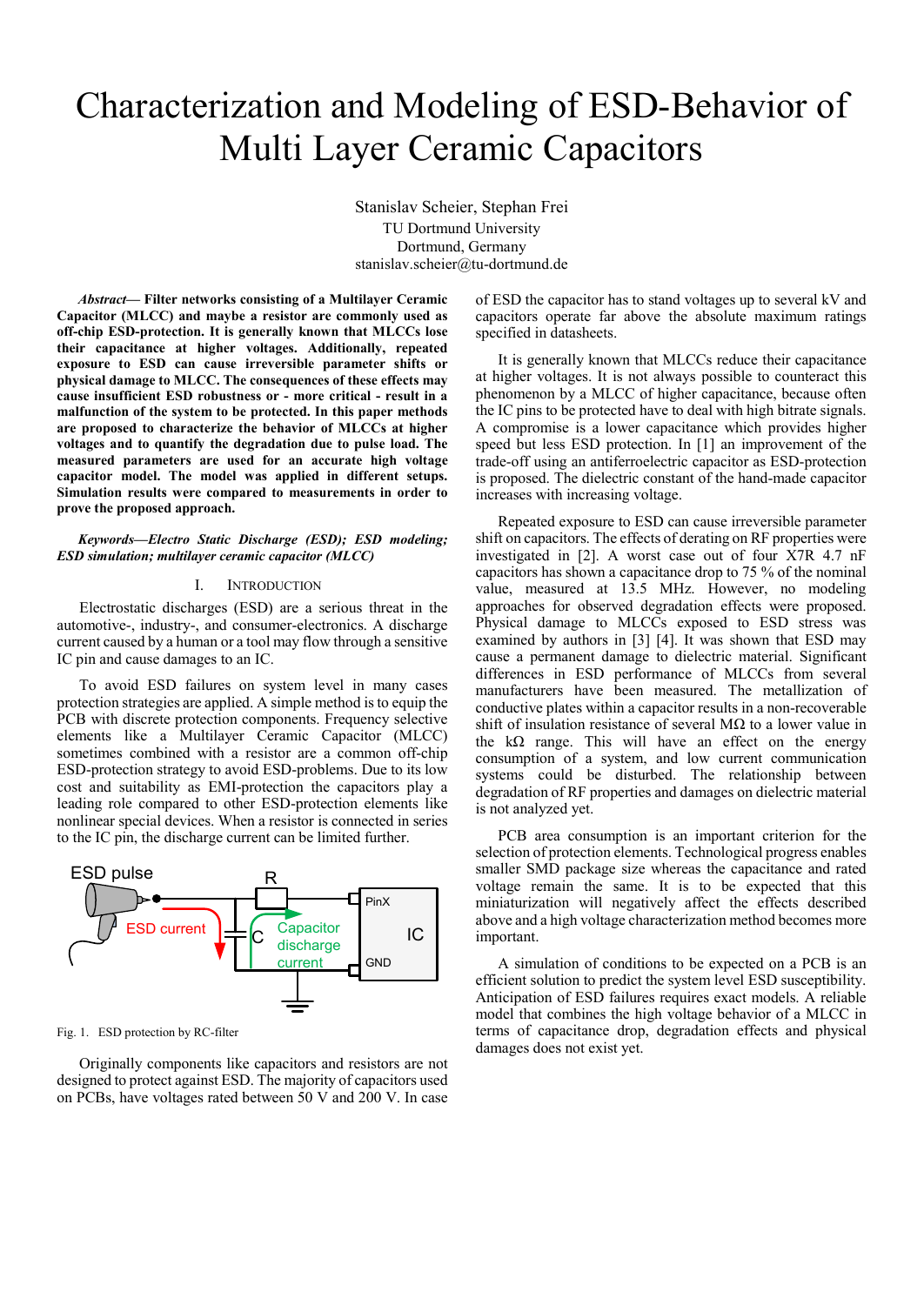# II. HIGH VOLTAGE CHARACTERIZATION

In order to characterize capacitors in the high voltage range special methods are necessary. Time- and frequency-domain analyses are possible. Here a time domain method is presented. The results shown here were measured with an arbitrary chosen 4.7 nF, 100 V 0603, X7R capacitor (Kemet C0603 C472K5RACTU).

# *A. Capacity*

In MLCCs, ceramic material is acting as the dielectric. In order to increase the capacitance value using small package size, ceramics with high relative permittivity  $\varepsilon_r$  are used. It is obvious that the relative permittivity is not a constant value, but rather more a function of the applied voltage and frequency.

$$
\varepsilon_r = f(V_{DC}, f) \tag{1}
$$

Bariumtitanat (BaTiO3) is a ceramic material and most commonly used in X7R MLCCs. It is a ferroelectric, solid and belongs to the group of perovskite. According to additional additives and reduced fraction of BaTiO3 in MLCCs the ferroelectric properties of the ceramic are removed almost completely [\[2\].](#page-5-1) The spontaneous polarization is nearly zero and the ceramic may be approximated as paraelectric. The ESD frequency spectrum is significantly below 10 GHz. In that range BaTiO3 behaves like a dielectric with only orientation polarization and may be approximated as constant over frequency.

The capacitance for a linear capacitor is described by

$$
C = \frac{Q}{V} \tag{2}
$$

For a nonlinear time independent capacitor the equation becomes:

$$
C(V) = \frac{dQ}{dV} \tag{3}
$$

It can be seen that the CV-curve is proportional to the derivative of the QV-curve. Consequently, both description options are qualitatively equivalent and may be used for highvoltage characterization of MLCCs.

A TLP can be used to measure the high voltage behavior of components in time domain [\[5\].](#page-5-4) The TLP creates a high voltage pulse. Some properties are comparable to real ESD events. Due to short pulse length, released energy is relatively low and device characterization for voltages far beyond the specification range is possible, without the risk of thermal damage. The setup i[n Fig.](#page-1-0)  [2](#page-1-0) is adopted for MLCC characterization. When applying the TLP-pulse (HPPI- TLP/VF-TLP/HMM Test System TLP-3010C) to a DUT, voltage and current shapes are recorded by a 6 GHz oscilloscope (LeCroy WavePro 7 Zi) by voltage divider and a current sensor (Tektronik CT1) respectively. A source meter (Keithley 2400) is used to detect permanent damages on the insulation resistance after every TLP pulse. Any damage to the measuring instruments is avoided by attenuators.



<span id="page-1-0"></span>Fig. 2. Measurement setup for MLCC characterization

Several TLP pulses are applied to the MLCC, where the charging voltage is increased successively. To construct the QVcurve from TLP data a post-processing step is necessary. According to the definition, charge stored in the capacitor is equal to time integral over the current shape. This equation is applicable for both linear and nonlinear case.

$$
Q = \int I dt
$$
 (4)

A cumulative integral function is used to obtain a charge over time curve. The voltage and charge values for a particular TLP charging voltage are detected in saturated state. [Fig. 3](#page-1-1) illustrates measurement process described above.



<span id="page-1-1"></span>Fig. 3. Measurement process for capacitor characterization by QV-curve with TLP. TLP charging voltage is increased from pulse 1 to pulse 3.

#### *B. Approximation of QV-curve*

Some simulation programs support a direct use of measured QV-curves, which may be implemented by a lookup table or an analytical approximating function. Others require a CV-curve, also known as the differentiated form of QV-curve. The discrete differentiation of the measured QV-curve will result in a noisy curve. A measured lookup table is not a continuous function and might lead to serious stability problems.

Approximation of the measured data by an analytical function is a better option. It reduces data noise. A continuously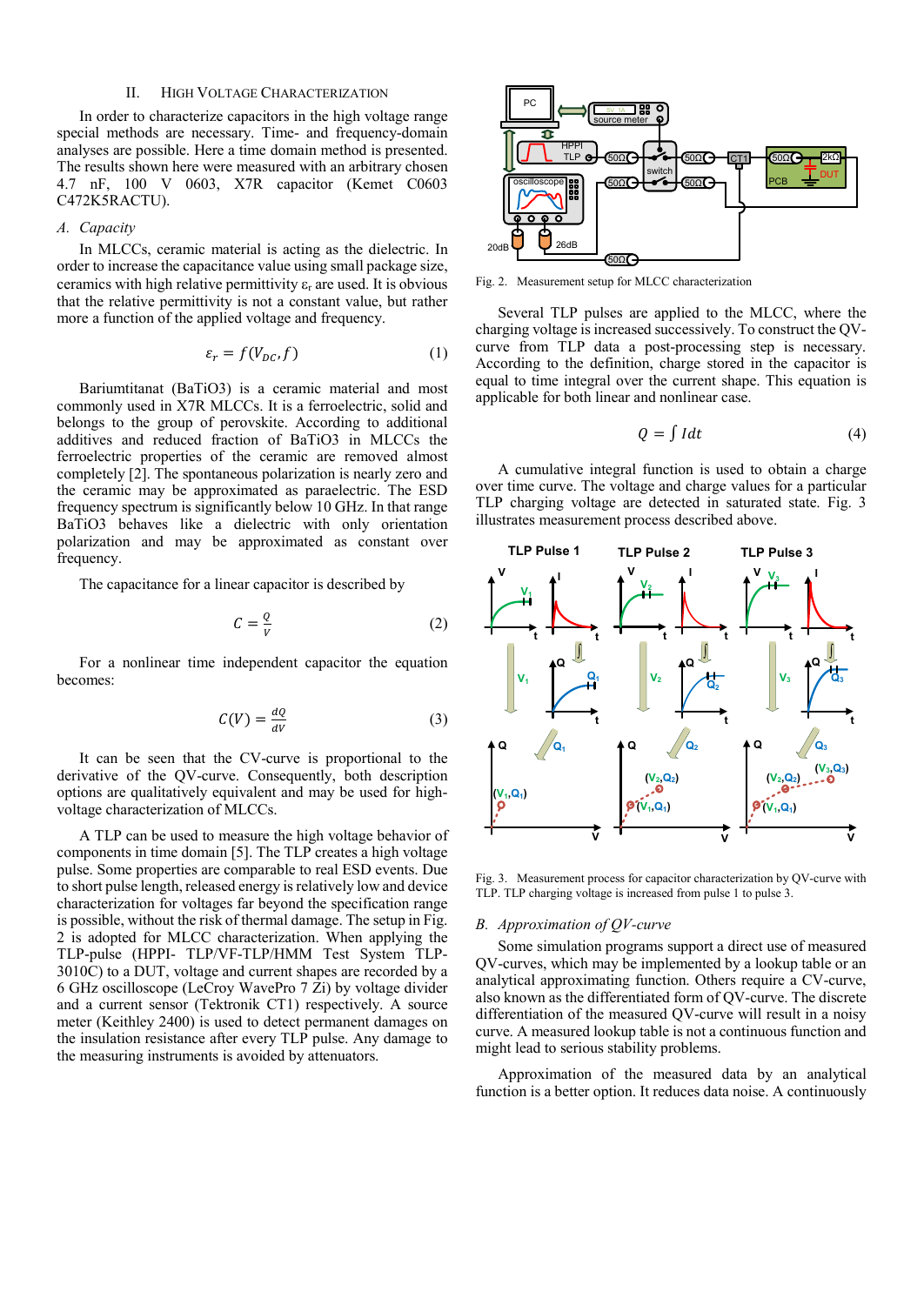differentiable function is easier to handle by a simulation program and provides more stability. Most of the common simulation tools support so called equation defined blocks.

Hyperbolic tangent as a symmetric function is used to approximate the transition from the zero point to the saturated state [\[6\].](#page-5-5) When the ceramic is saturated, a linear behavior is expected.

$$
Q = b_1 \tanh\left(\frac{V}{b_2}\right) + b_3 V \tag{5}
$$

The derivative is:

$$
C = \frac{dQ}{dV} = b_3 - \frac{b_1 \left(\tanh^2(\frac{V}{b_2}) - 1\right)}{b_2} \tag{6}
$$

[Fig. 4](#page-2-0) compares fitted and measured QV-curves. [Fig. 5](#page-2-1) applies the fitted coefficients of the QV-curve to (6) and compares it with a discrete differentiated QV-curve. The tolerance within a set of MLCCs is presented too. The behavior of three samples is nearly the same. Damage on insulation resistance was measured between 900 V to 1000 V.



<span id="page-2-0"></span>Fig. 4. Comparison of measured and fitted QV-curve



<span id="page-2-1"></span>Fig. 5. CV-curve applies the fitted coefficients of the QV-curve to (6)

## *C. Insulation Breakdown*

After a physical damage on insulation resistance has taken place, a change in leakage current of more than a decade is observed. For the studied sample a critical voltage of 900 V can be measured (see [Fig. 6\)](#page-2-2)



<span id="page-2-2"></span>Fig. 6. DC spots of the leakage current

Voltage curves of a measurement with TLP pulses for an increasing charging voltage are shown in [Fig. 7.](#page-2-3) Only a single pulse was assigned for every voltage level. The MLCC withstands 800 V TLP pulse. 900 V is the critical voltage for insulation breakdown. This pulse cause damages and the voltage drops rapidly after 130 ns. Over the pre-damaged MLCC a 1000 V pulse is applied. At the beginning no changes in MLCC behavior can be observed. However, the critical voltage of the pre-damaged MLCC is considerably lower than the voltage of the faultless one. These results clearly state that the voltage on a MLCC is the critical parameter for the first failure.



<span id="page-2-3"></span>Fig. 7. Measured voltage shapes. Low pass filtering is used for noise reduction.

[Fig. 8](#page-3-0) shows the impedance analyzer measurement of the MLCC. The damaged device shows similar frequency response like the faultless one. The difference is caused by the change of the insulation resistance, where a drop from around 1 MΩ to 3.5 kΩ is measured. Capacity measurement at 13.5 MHz results in 4.42 nF for the faultless and 4.13 nF for the damaged MLCC. This means 7 % degradation in RF properties. In addition, [Fig.](#page-3-0)  [8](#page-3-0) provides a measurement, where the damaged capacitor was analyzed with a 30 V DC-offset. This condition leads to an Electrical Overstress (EOS) failure of the capacitor, where it becomes permanently conducting. Capacitive behavior cannot be seen any more and a short circuit of less than  $1 \Omega$  is measured.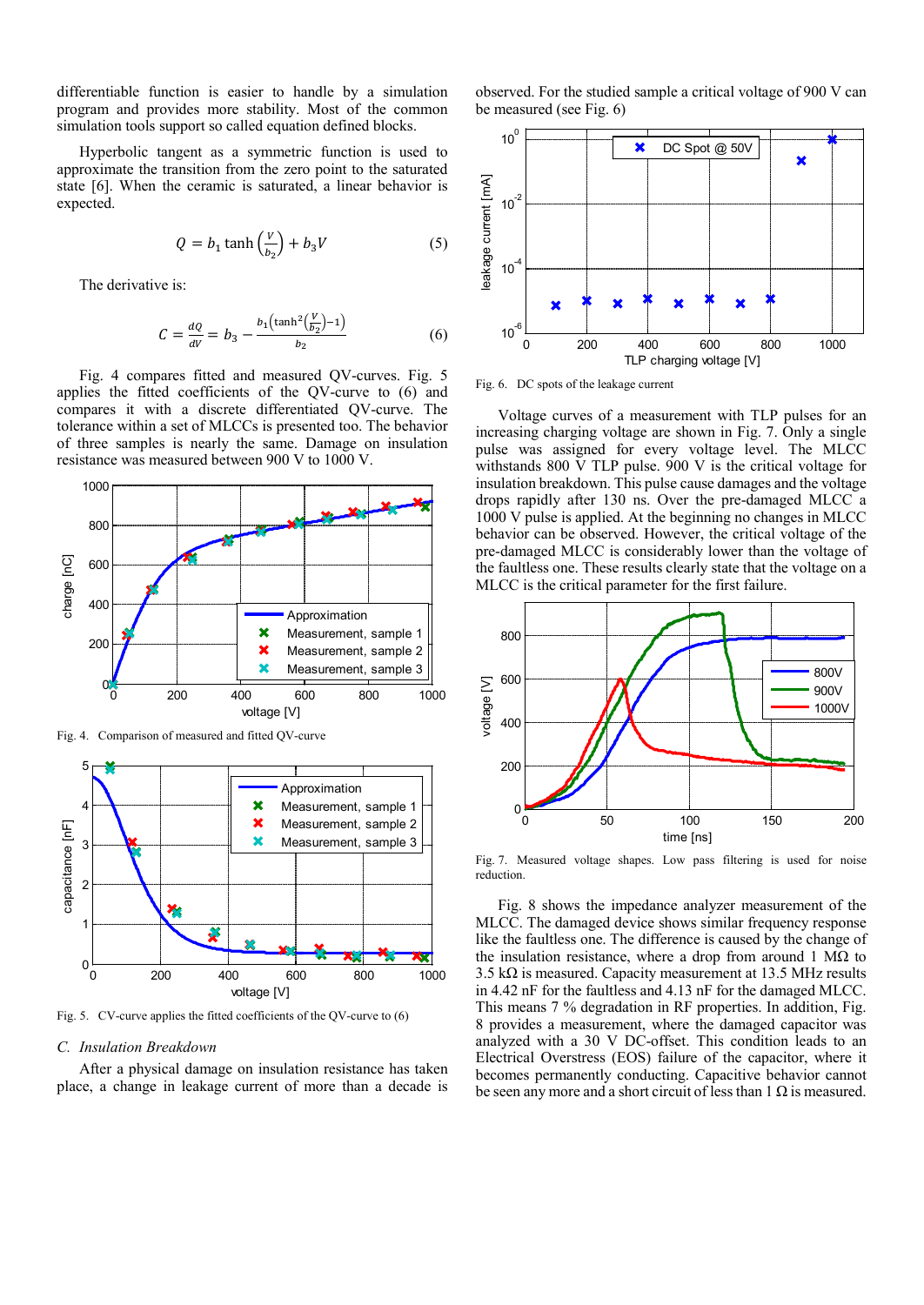

<span id="page-3-0"></span>Fig. 8. Impedance analyser measurement of a non-damaged MLCC, a MLCC after ESD failure, and an ESD-damaged MLCC after an EOS failure

### <span id="page-3-2"></span>*D. Degradation*

In this section degradation effects on MLCC are analyzed. In particular low voltage capacitance and damages on dielectric material as a result of repeated ESD stress were measured. In previous section it was shown, that the applied voltage is crucial for insulation breakdown. Thus questions arise whether repeated stress at lower voltage level can cause permanent damage on insulation and, to what extent those damages are the reason for degradation of capacitance.

As already shown, TLP pulses of 900 V to 1000 V are critical for the investigated MLCC. The effects were examined in two test series, by 700 V as a high, but assumed to be safe voltage and by 1000 V as a critical voltage. Measurement process is illustrated i[n Fig. 9.](#page-3-1) It is carried out by repetition of the following three steps:

- 1. High voltage stress: The MLCC is stressed by a certain number of TLP pulses of 200 ns length and 1.1 ns rise time. A permanently connected parallel 220 k $\Omega$  resistor is used to discharge the capacitor. No kind of degradation was measured on resistor.
- 2. Measurement of RF properties: impedance of MLCC is measured with vector network analyzer (VNA, Agilent E5061B) in frequency domain. Before measurement, VNA is calibrated and cables connecting the test PCB are deembedded. Measurement range is between 1 kHz and 1 GHz.
- 3. Measurement of insulation resistance: a source meter (Keithley 2400) is used to detect permanent damages on insulation. Current range (10 pA-1.05 A) is much higher in comparison to VNA. Voltage sweep is performed from 1 V to 50 V. Maximum source current is limited to 10 mA, to prevent damages.



<span id="page-3-1"></span>Fig. 9. Measurement process for degradation characterization

For parameter extraction measured impedance, after certain number of pulses, was approximated by model in [Fig. 13.](#page-4-0) The parameter Risol was set to the corresponding result by source meter at 1 V. The parameters C, R<sub>ESR</sub>, L<sub>ESL</sub> were tuned to match with the measured impedance.



Fig. 10. Approximation of the measurement after 1000 TLP pulses with 1000 V. C=3.22 nF, L<sub>ESL</sub>=9.6 nH, R<sub>ESR</sub>=240 mΩ, and R<sub>isol</sub>=3.3kΩ

[Fig. 11](#page-4-1) an[d Fig. 12](#page-4-2) demonstrate the degradation results. For 700 V test series low voltage capacitance is decreasing strictly monotonic with additional pulses. For that effect some ferroelectric properties of the ceramic material may be responsible. Exposure of MLCC to voltages far beyond maximum ratings may lead to an asymmetrical shift in the equilibrium ion positions. This may cause a permanent dipole moment and hence a non-zero remanent polarization. Electric fields at normal operation are not strong enough to reverse that effect. However, no change in insulation resistance is visible. That means the degradation affects only the low voltage part of the QV-curve (5) and the ESD robustness of the MLCC remains quasi static.

As expected, insulation breakdown is observed after 10 pulses by 1000 V test series. As a result of metallization of conductive plates within the MLCC, insulation resistance falls by more than a decade. In general it continues to fall with additional high voltage pulses. However, the process does not behave consistently. The low voltage capacitive properties are affected by the mentioned process and the remanent polarization of the ceramic itself. After 3000 pulses a short of about 1  $\Omega$  is observed. No capacitive property can be measured anymore. In both test series no significant change in  $R_{ESR}$  and  $L_{ESL}$  was measured. [TABLE I](#page-4-3) summarizes the degradation effects.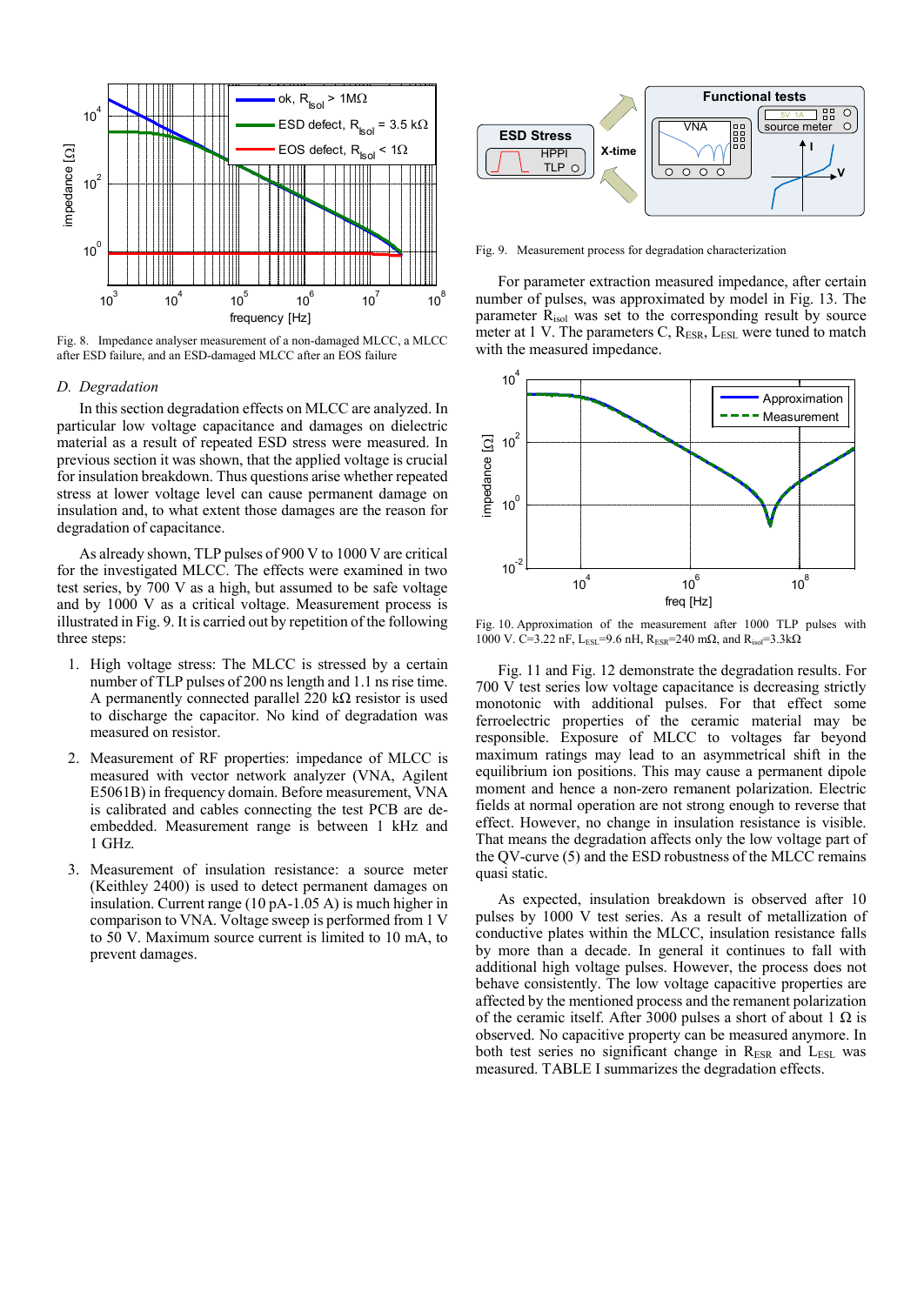

<span id="page-4-1"></span>Fig. 11. Degradation of capacitance. The results are normalized to 4.7 nF as initial value of every MLCC.



<span id="page-4-2"></span>Fig. 12. Degradation of insulation resistance

<span id="page-4-3"></span>TABLE I. PARAMETER DEGRADATION OF MLCC, CAPACITANCE IS NORMALIZED TO 4.7 NF AS INITIAL VALUE OF EVERY MLCC.

| <b>TLP</b><br>Voltage | $\mathbf{C}(\widehat{\bm{a}})$ | C(a)<br>1000               | C(a)<br>3000           | $\mathbf{R}_{\text{isol}}(a)$ | $\mathbf{R}_{\text{isol}}(a)$<br>1000 | $\mathbf{R}_{\text{isol}}(a)$<br>3000             |
|-----------------------|--------------------------------|----------------------------|------------------------|-------------------------------|---------------------------------------|---------------------------------------------------|
| 700 V                 | nF<br>4.7<br>$(100\%)$         | nF<br>4.21<br>(89 %)       | nF<br>4.17<br>$(88\%)$ | МΩ<br>$(100\%)$               | $M\Omega$<br>$(100\%)$                | $M\Omega$<br>$(100\%)$                            |
| 1000 V                | nF<br>4.7<br>(100 %)           | $3.38$ nF<br>$\frac{0}{0}$ | NaN<br>$\ll 1 \%$      | МΩ<br>$100\%$                 | $k\Omega$<br>$\ll$ 1 %)               | Ω<br>$\approx$ 1<br>$\langle \langle 1\% \rangle$ |

## *E. Frequency domain behavior*

The equivalent serial resistance and serial inductance are measured with an impedance analyzer. The process is the same as the measurement of RF properties during degradation analysis.

# III. MODELING OF MLCC IN VHDL-AMS

An equivalent circuit of the MLCC is shown i[n Fig. 13.](#page-4-0) Here the nominal capacitance is a function of the applied voltage; it is equivalent to the CV-curve in (6). According to the results in section [D,](#page-3-2) high voltage part of the QV-curve is not suffering from degradation. In case of undamaged dielectric, decrease in the capacitance is more significant at 100 V [\(Fig. 5\)](#page-2-1) than degradation effects. Right after the first failure of dielectric a proper function of MLCC may not be guaranteed anymore, even some additional ESD may shorten the circuit. Insulation resistance Risol takes permanent ESD damages into account. The capacitor is assumed to be damaged, if the critical voltage was

exceeded once. Parasitic elements RESR and LESL are included to represent frequency behavior.



<span id="page-4-0"></span>Fig. 13. Advanced equivalent circuit of a MLCC

### IV. SIMULATION RESULTS

The setup i[n Fig. 2](#page-1-0) is simulated in VHDL-AMS. The model for TLP generator has been presented and verified by measurement with different low and high-ohmic loads in [\[7\].](#page-5-6) [Fig. 14](#page-4-4) and [Fig. 15](#page-4-5) compare simulated and measured curves for an 800 V TLP pulse. Absolute maximum ratings are violated and as a result, saturation may be observed. The transition to steady state is almost perfectly reproduced. The current maintains above zero, because of the parallel resistor of 2050  $\Omega$ . Low pass filtering of measurement data is applied for noise reduction.



<span id="page-4-4"></span>



<span id="page-4-5"></span>Fig. 15. Simulated and measured current for 800 V TLP pulse

An additional verification is done by means of an IEC-ESD-Generator. The model for a NoiseKen generator has been presented and verified by measurements with different low and high-ohmic loads in [\[8\].](#page-5-7) The NoiseKen generator is compliant to the IEC 61000-4-2 standard. MLCC acting as ESD protection